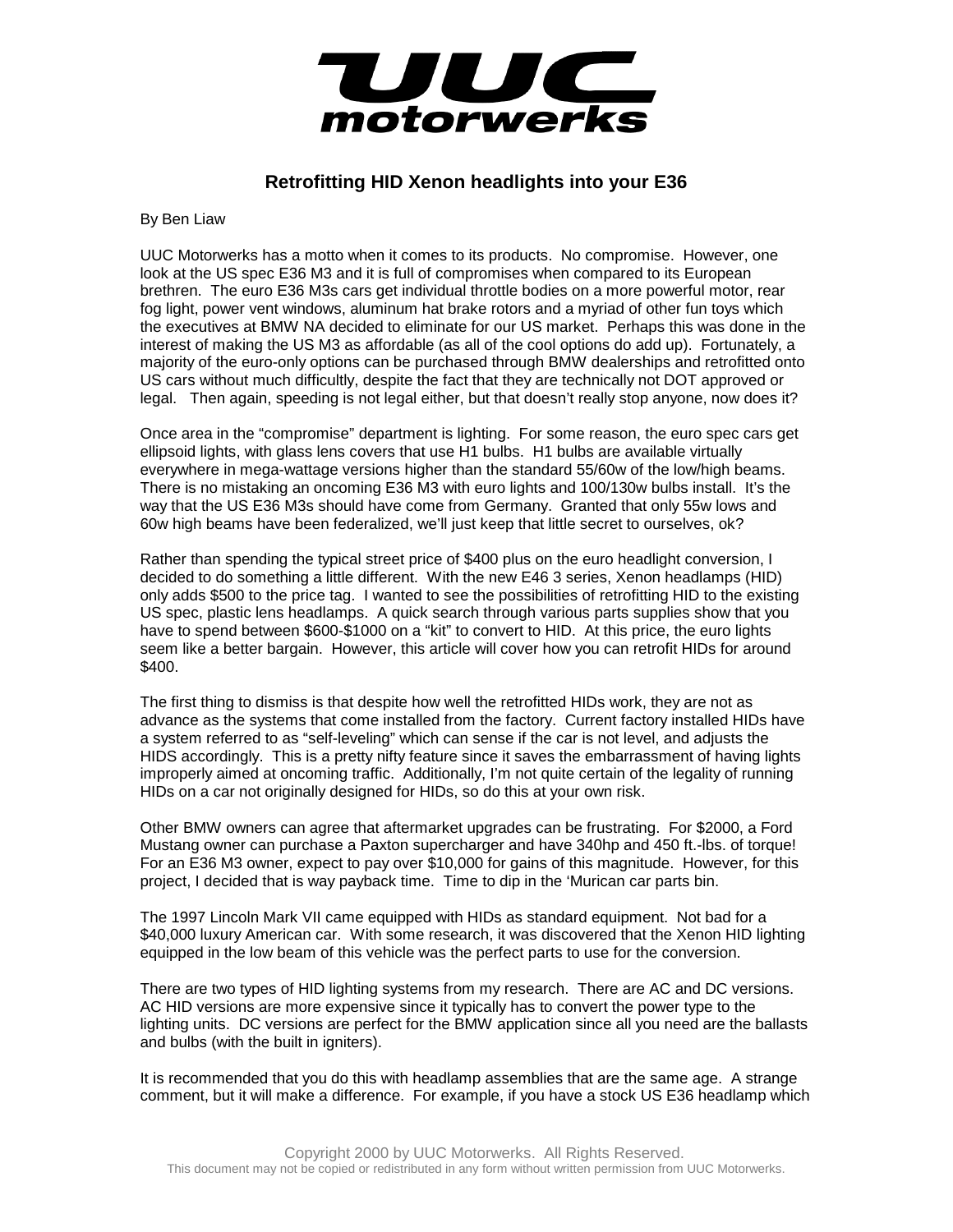

have not been replaced, chances are, the plastic optics and lens are probably yellowed a bit from age and use, regardless of mileage. This conversion works best on brand new assemblies, since everything is virtually new. Additionally, since this conversion is a permanent modification to the headlamps, it's handy to have a spare set if you ever want to convert back to stock (yuck!).

There are a few parts that you absolutely need for the conversion. Here is a list of the parts:

| Qty            | Part                      | <b>Part Number</b>   | <b>List Price</b> |
|----------------|---------------------------|----------------------|-------------------|
|                | <b>LH Ballast</b>         | Ford # F7LZ13C170BBA | \$208 each        |
|                | <b>RH</b> Ballast         | Ford # F7LZ13C170BAA | \$208 each        |
| $\overline{2}$ | Bulb with Igniter         | Ford # F8LZ13466AA   | \$128 each        |
| $\mathcal{P}$  | O-Rings Size 316          |                      |                   |
| 6              | M4 x 20 Socket Cap Screws |                      |                   |
|                |                           |                      |                   |

- 4 Female 2-wire connectors
- 2 Male 2-wire connectors (to mate with female connectors)

Tools and supplies that you will need include:

- Pliers
- 1/8" drill bit
- Cordless drill
- M4 x 0.7 tap and tap holder
- Dremel tool
- 3mm Allen key
- Velcro (Approximately 36 inches)
- 8mm socket and ratchet with extension
- Wire strippers

Note that it is NOT important to have left and right ballast, as two of either one will suffice. The only differences between the two ballasts are the length of wiring (which are both more than sufficient already). However, since we will be modifying the wiring for the BMW anyhow, get two and run before the Ford parts guy figures out what's going on!

First, removal of the headlights is required. There are five 8mm screws that hold in the headlight. Three are easily assessable, above the headlight. Removing the corner blinker helps gaining access to one of the others. The last one is the trickiest one but a necessity for complete headlight removal. Disconnect the high beam and low beam wires and remove the headlamp assembly.

Remove the metallic bulb-retaining ring with some pliers. MAKE SURE YOU ARE MODIFYING THE LOW BEAM! Once you remove the metallic ring, you must dremel out a grove for the o-ring to help keep the bulb watertight. You can use a cork to prevent plastic from falling into the headlamp assembly. After you have completed this step, install the o-ring.

Next, fit the new HID bulb into the newly modified hole. Make sure it sits flush an even with the base of the headlamp. You may be required to dremel more material to ensure that no plastic tabs prevent it from sitting flat. The correct orientation of the HID bulb is the small "notch" in the housing needs to point towards the bottom of the headlamp assembly.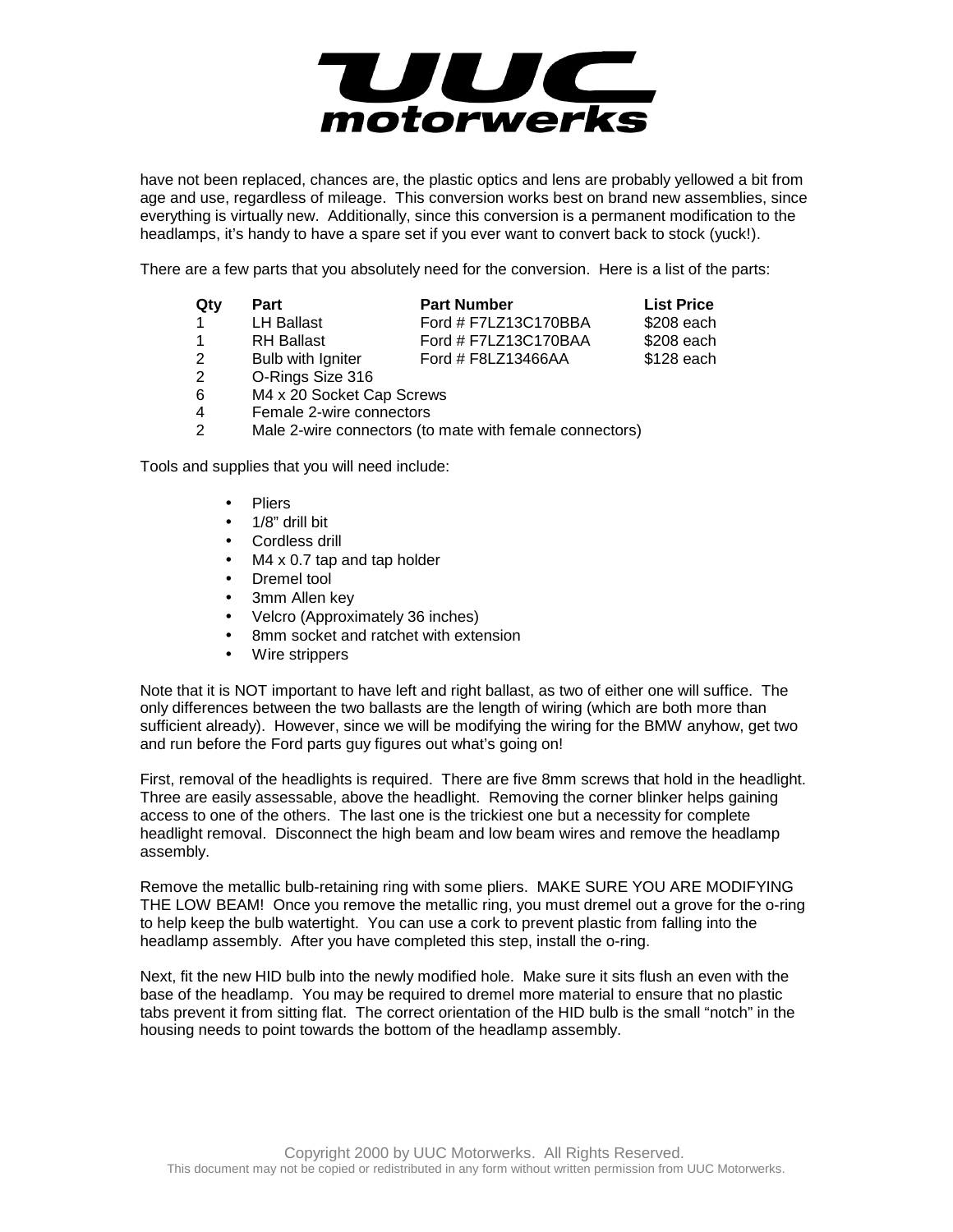

Making sure that all 3 holes in the bulb are over the headlamp assembly, drill your first hole using the bulb as the template. You can tap the first hole and install one of the socket cap screws so that it will help keep the other holes lined up as you drill them. Repeat until all 3 holes are drilled and tapped.

Now that the bulbs are securely fastened to the BMW headlamp assemblies, you're ready to modify the Ford ballasts. There are two wire harnesses that come off the ballasts. One is the connector for the HID bulb. Leave this harness alone. We're interested in the other harness, which is where the ballast gets its power.

Cut off the existing Ford power connector and expose the wires. You will see a black (ground) and red (with black stripe) wire. The wire connectors I've used only go on in one way so that the positive and negative wires cannot be mixed up once connected. Be sure of your orientation when you modify this. I used the female connectors for this application.

Next, you need to modify the BMW wiring harness to connect to the ballast. Cut off the 9006-bulb connector off the BMW harness and give yourself about 3 inches from the connector. Using a male wire connector, add this to the end of the BMW harness. Be sure that the power (yellow with green stripe) and ground (brown) on the BMW harness match up with the power and ground from the modified Ford ballast. You can add another female connector to the 9006-bulb connector so that you can always reattach it in the event you want to use stock 9006 bulbs again.

Using strips of Velcro, secure the ballast to the inside of the front bumper. The Ford ballast is the perfect size and shape to fit perfectly. With the weight of the ballast along with the Velcro, it's pretty secure. I've tested it to triple digit speeds without having issues of it coming loose (on a test track most people refer to as the Garden State Parkway).

Connect the ballast harness to the HID bulbs and reinstall the headlamp assembly in reverse order. You may be required to re-aim your headlamps. Once completed, you can help your friend with this conversion in less than an hour.

You will notice that when you first turn on the lights, the ballast needs to "warm up". The lights start dim, but in a matter of seconds, it reaches its full intensity. The appearance of the lights is a slight bluish hue, which is easily recognizable to those who know what HID lights look like. Although other "modified" vehicles out there may appear to have HID lights (by using cheap aftermarket bulbs for the HID-look), there is no mistaking the intensity of these lights by the user. The first thing you will notice is that your fog lights are useless (they always were, in my opinion). The HID lighting adds a tremendous amount of dispersed lighting over the factory wattage bulbs. The high beams are still useful since they're aimed higher, and towards the middle of the field of vision. The high beams are lame by comparison.

Anyone want to buy a set of E36 fog lights?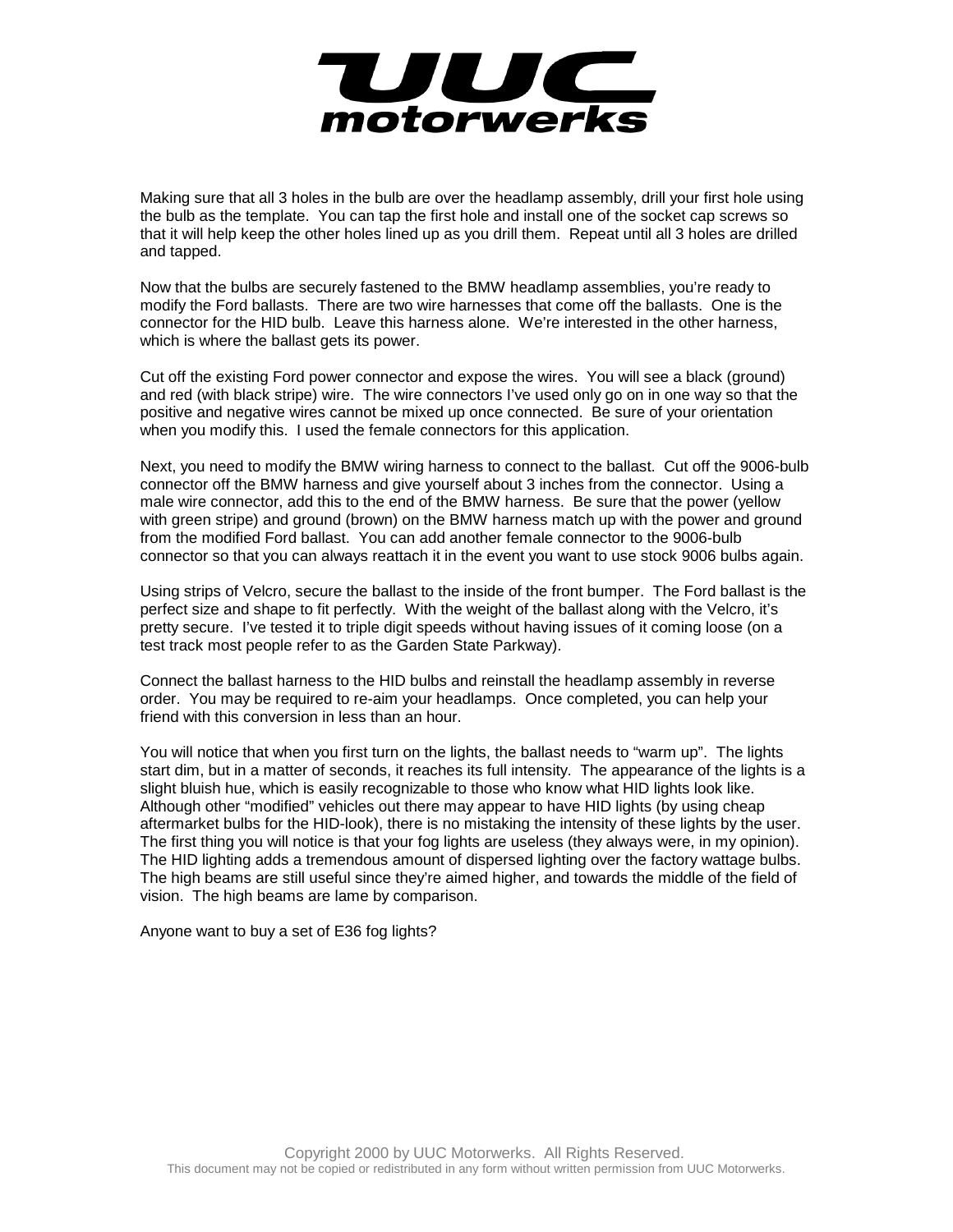

## **Resources**

McMahon Ford Company John O'Sullivan 4100 Gravois Avenue St. Louis, MO 63116 800-325-9200 parts@mcmahon.com

McMahon Ford offers a special price of \$400 (not including shipping) for two ballasts and two HID bulbs. Tell them UUC Motorwerks sent you for this super discount price. Thanks, McMahon Ford!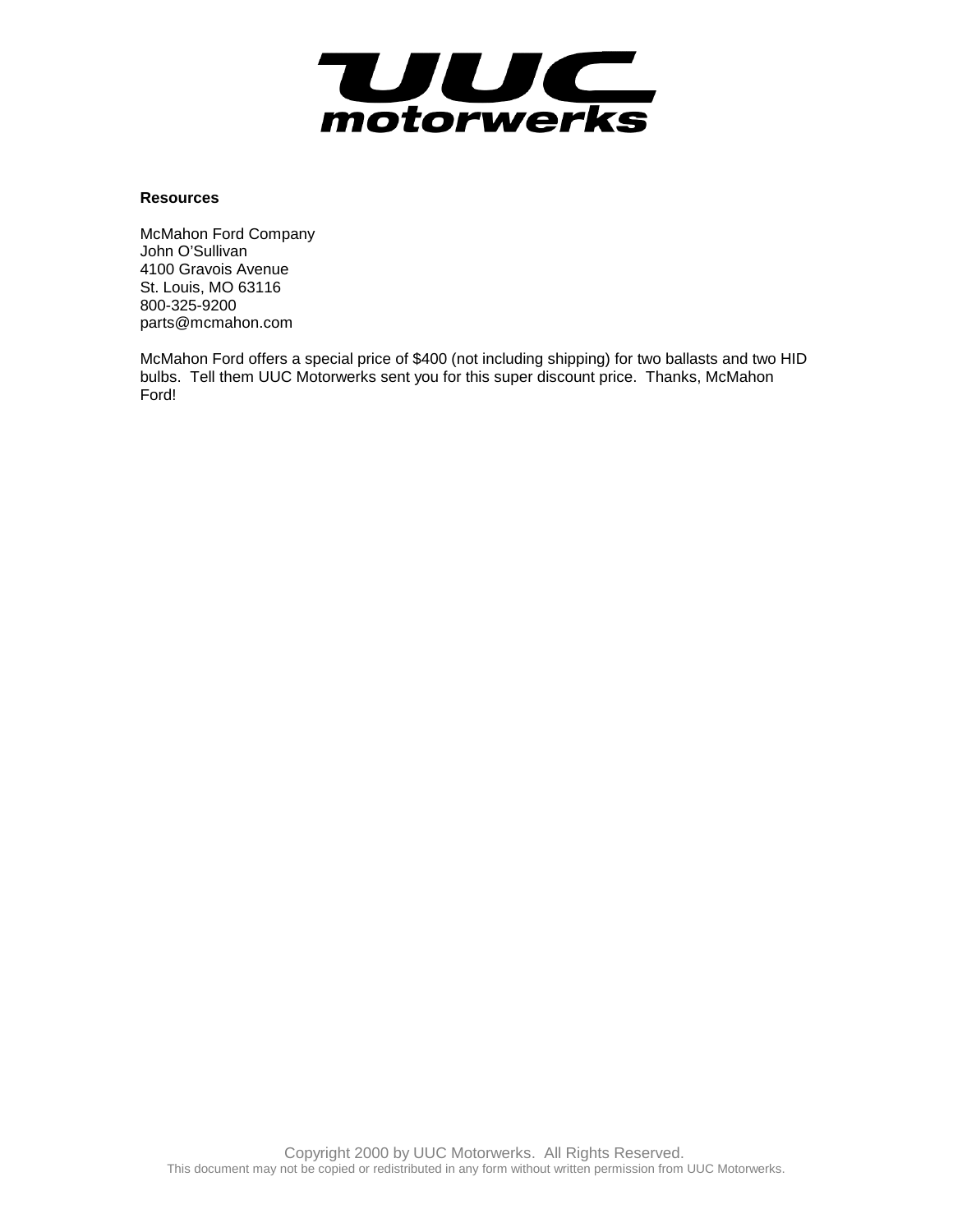

## **Disclaimer**

UUC Motorwerks also does NOT offer any sort of tech support, assistance, or guidance in any way, shape or form for this HID conversion/modification. If you require assistance, seek the advice and services from a automotive professional.

All original work published in textual, image, executable binary and other formats is considered proprietary to UUC Motorwerks and may not be copied, distributed, re-printed or published unless expressly consented in writing by UUC Motorwerks.

While attempting to provide accurate and complete information, UUC Motorwerks does not guarantee the ultimate accuracy of the information provided at this site. UUC Motorwerks disclaims any liabilities incurred by the application or interpretation of information published at this site.

UUC Motorwerks also disclaims any proprietary interest in corporate and manufacturers' trademarked names, tag lines and logos referenced herein. Explicit use of company names or logos other than UUC Motorwerks is performed solely and specifically as reference to those companies with no other representation expressed or implied.

All information furnished herein is provided for informational purposes only. UUC Motorwerks is not associated with BMW of North America, BMW A.G., the Ford Motor Company and none of the information contained herein bears "Factory Approval" unless so noted. Ideas, suggestions, and all technical opinions are solely those of the authors, without authentication by nor liability to the officers of UUC Motorwerks. Modifications within the warranty period may void your warranty. The use of "BMW" in this site is for reference only and does not imply any connection between UUC Motorwerks and BMW A.G. Munich, BMW North America, Ford Motor Company or any of their affiliates.

## **OFF-HIGHWAY OR RACING USE**

Because U.S., Canadian, state or provincial laws and regulations may prohibit removal or modification of components that were installed on vehicles by their manufacturer to meet motor vehicle safety regulations applicable to vehicles manufactured for use on public roads, UUC Motorwerks recommends that vehicles which may fall under these regulations and are equipped with parts designated "for off-highway use" not be operated on the public roads, and offers such parts only for track or off-highway competitive or performance use. UUC Motorwerks parts are intended to be used only under controlled conditions, with proper safety equipment and driver's training.

It is important that you read, understand and comply with the conditions set forth below.

UUC Motorwerks products have been designed and are intended for off-highway applications only. Installation of these products may void the warranty coverage, if any, on your vehicle. However, certain rights are guaranteed a new car owner regarding the manufacturer's warranty. SEMA (Specialty Equipment Manufacturer's Association) details your rights to modify your vehicle and retain warranty coverage: <http://www.sema.org/fedleg/warranty/>